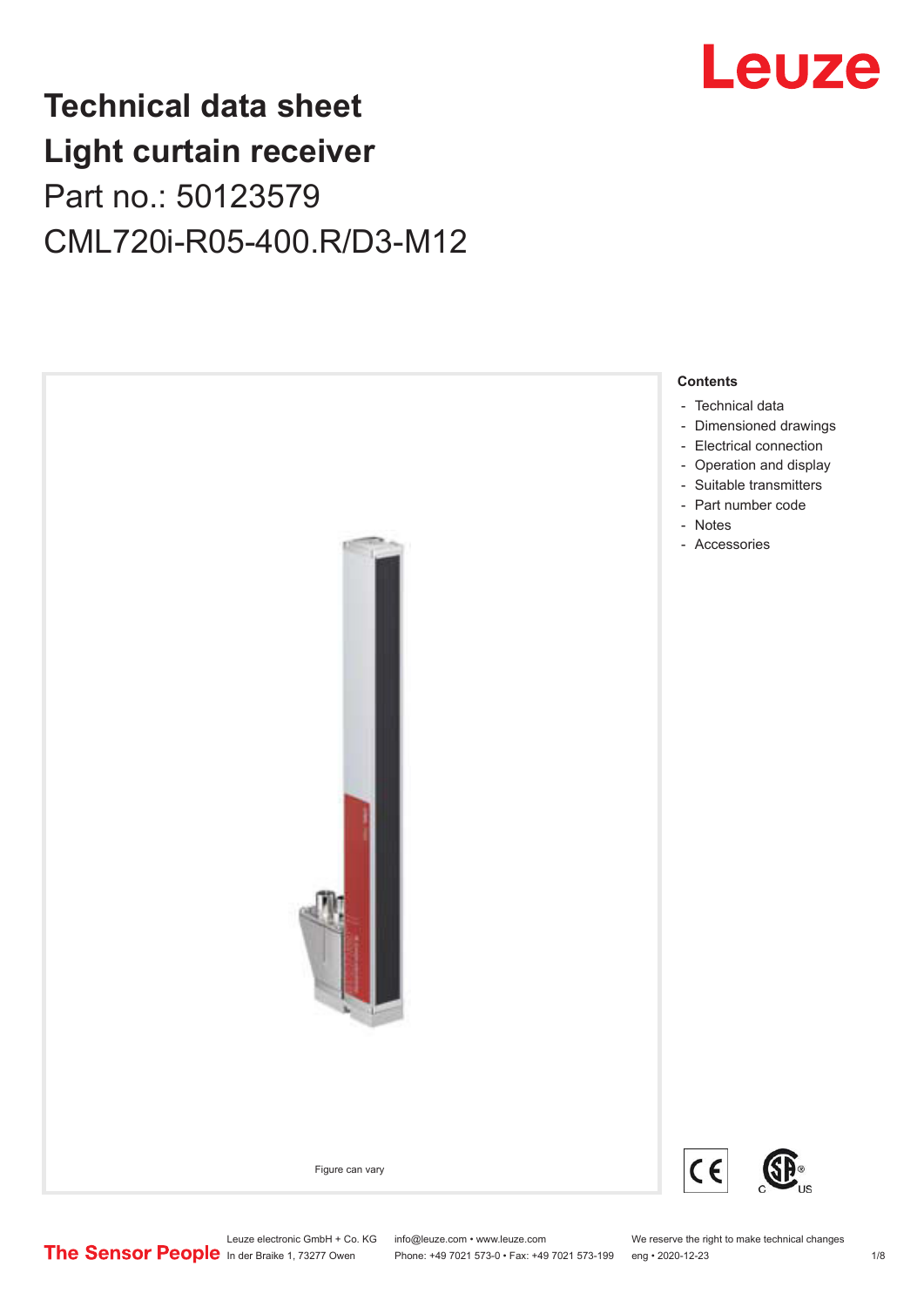### <span id="page-1-0"></span>**Technical data**

# Leuze

| <b>Basic data</b>                              |                                                                                                             |
|------------------------------------------------|-------------------------------------------------------------------------------------------------------------|
| Series                                         | 720                                                                                                         |
| <b>Operating principle</b>                     | Throughbeam principle                                                                                       |
| Device type                                    | Receiver                                                                                                    |
| <b>Contains</b>                                | Accessories for the use of the BT-2R1                                                                       |
| <b>Application</b>                             | Object measurement                                                                                          |
| <b>Special version</b>                         |                                                                                                             |
| <b>Special version</b>                         | Crossed-beam scanning                                                                                       |
|                                                | Diagonal-beam scanning                                                                                      |
|                                                | Parallel-beam scanning                                                                                      |
| <b>Optical data</b>                            |                                                                                                             |
| <b>Operating range</b>                         | Guaranteed operating range                                                                                  |
| <b>Operating range</b>                         | 0.13.5m                                                                                                     |
| <b>Operating range limit</b>                   | Typical operating range                                                                                     |
| <b>Operating range limit</b>                   | 0.14.5m                                                                                                     |
| <b>Measurement field length</b>                | 400 mm                                                                                                      |
| <b>Number of beams</b>                         | 80 Piece(s)                                                                                                 |
| <b>Beam spacing</b>                            | 5 mm                                                                                                        |
|                                                |                                                                                                             |
| <b>Measurement data</b>                        |                                                                                                             |
| Minimum object diameter                        | $10 \text{ mm}$                                                                                             |
| <b>Electrical data</b>                         |                                                                                                             |
| <b>Protective circuit</b>                      | Polarity reversal protection                                                                                |
|                                                | Short circuit protected                                                                                     |
|                                                | <b>Transient protection</b>                                                                                 |
|                                                |                                                                                                             |
| Performance data                               |                                                                                                             |
| Supply voltage U <sub>B</sub>                  | 18  30 V, DC                                                                                                |
| <b>Residual ripple</b>                         | 0  15 %, From $U_B$                                                                                         |
| <b>Open-circuit current</b>                    | 0  165 mA, The specified values refer<br>to the entire package consisting of trans-<br>mitter and receiver. |
|                                                |                                                                                                             |
| Inputs/outputs selectable                      |                                                                                                             |
| Output current, max.                           | 100 mA                                                                                                      |
| Input resistance                               | $6,000 \Omega$                                                                                              |
| Number of inputs/outputs selectable 2 Piece(s) |                                                                                                             |
| Type                                           | Inputs/outputs selectable                                                                                   |
| Voltage type, outputs                          | DC                                                                                                          |
| Switching voltage, outputs                     | Typ. $U_R / 0 V$                                                                                            |
| Switching voltage, inputs                      | high: ≥6V                                                                                                   |
|                                                | $low: 4V$                                                                                                   |
|                                                |                                                                                                             |
| Input/output 1                                 |                                                                                                             |
| Activation/disable delay                       | 1 <sub>ms</sub>                                                                                             |
| <b>Timing</b>                                  |                                                                                                             |
| <b>Cycle time</b>                              | 2.8 <sub>ms</sub>                                                                                           |
| Response time per beam                         | 30 µs                                                                                                       |
| <b>Interface</b>                               |                                                                                                             |
|                                                |                                                                                                             |
| Type                                           | RS 485 Modbus                                                                                               |
| <b>RS 485</b>                                  |                                                                                                             |
| <b>Function</b>                                | Process                                                                                                     |

| <b>Service interface</b>                    |                              |
|---------------------------------------------|------------------------------|
| Type                                        | IO-Link                      |
|                                             |                              |
| <b>IO-Link</b>                              |                              |
| <b>Function</b>                             | Configuration via software   |
|                                             | Service                      |
| <b>Connection</b>                           |                              |
| <b>Number of connections</b>                |                              |
| <b>Plug outlet</b>                          | 2 Piece(s)<br>Rear side      |
|                                             |                              |
| <b>Connection 1</b>                         |                              |
| <b>Function</b>                             | Configuration interface      |
|                                             | Connection to transmitter    |
|                                             | Signal IN                    |
|                                             | Signal OUT                   |
|                                             | Voltage supply               |
| <b>Type of connection</b>                   | Connector                    |
| <b>Thread size</b>                          | M12                          |
| Type                                        | Male                         |
| <b>Material</b>                             | Metal                        |
| No. of pins                                 | 8-pin                        |
| Encoding                                    | A-coded                      |
| <b>Connection 2</b>                         |                              |
| <b>Function</b>                             | <b>BUS IN</b>                |
|                                             | <b>BUS OUT</b>               |
| <b>Type of connection</b>                   | Connector                    |
| <b>Thread size</b>                          | M <sub>12</sub>              |
| Type                                        | Female                       |
| <b>Material</b>                             | Metal                        |
| No. of pins                                 | 5-pin                        |
| Encoding                                    | B-coded                      |
|                                             |                              |
| <b>Mechanical data</b>                      |                              |
| Design                                      | Cubic                        |
| Dimension (W x H x L)                       | 29 mm x 35.4 mm x 423 mm     |
| <b>Housing material</b>                     | Metal                        |
| <b>Metal housing</b><br>Lens cover material | Aluminum                     |
| Net weight                                  | Plastic                      |
| <b>Housing color</b>                        | 700 g<br>Silver              |
| Type of fastening                           | Groove mounting              |
|                                             | Via optional mounting device |
|                                             |                              |
| <b>Operation and display</b>                |                              |
| Type of display                             | <b>LED</b>                   |
|                                             | OLED display                 |
| <b>Number of LEDs</b>                       | 2 Piece(s)                   |
| Type of configuration                       | Software                     |
|                                             | Teach-in                     |
| <b>Operational controls</b>                 | Membrane keyboard            |
|                                             |                              |
| <b>Environmental data</b>                   |                              |
| Ambient temperature, operation              | $-3060 °C$                   |
| Ambient temperature, storage                | $-40$ 70 °C                  |
|                                             |                              |

Leuze electronic GmbH + Co. KG info@leuze.com • www.leuze.com We reserve the right to make technical changes In der Braike 1, 73277 Owen Phone: +49 7021 573-0 • Fax: +49 7021 573-199 eng • 2020-12-23 2 /8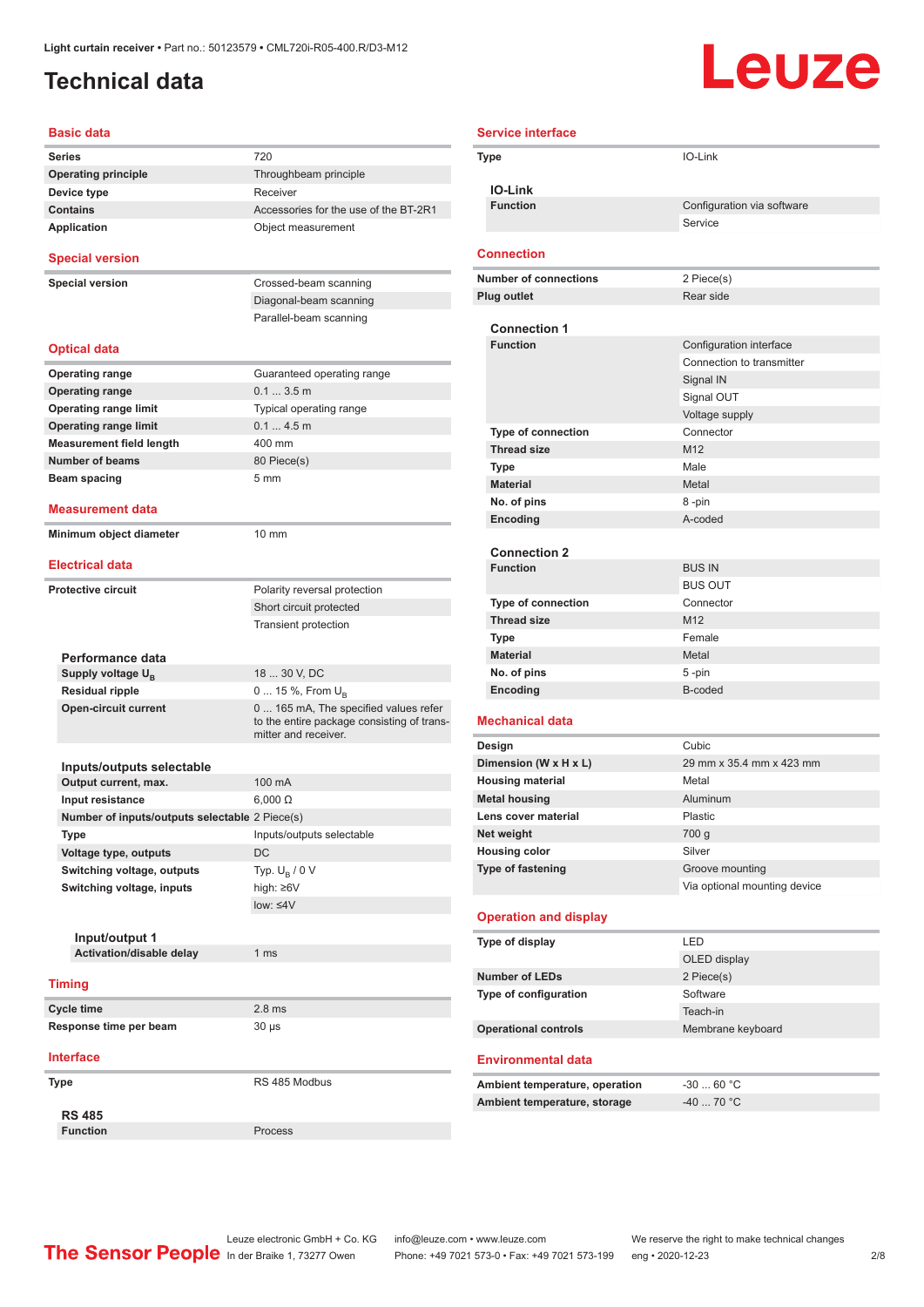## **Technical data**

# Leuze

### **Certifications**

| Degree of protection     | IP 65         |
|--------------------------|---------------|
| <b>Protection class</b>  | Ш             |
| <b>Certifications</b>    | c CSA US      |
| <b>Standards applied</b> | IEC 60947-5-2 |
|                          |               |

### **Classification**

| <b>Customs tariff number</b> | 90314990 |
|------------------------------|----------|
| eCl@ss 5.1.4                 | 27270910 |
| eCl@ss 8.0                   | 27270910 |
| eCl@ss 9.0                   | 27270910 |
| eCl@ss 10.0                  | 27270910 |
| eCl@ss 11.0                  | 27270910 |
| <b>ETIM 5.0</b>              | EC002549 |
| <b>ETIM 6.0</b>              | EC002549 |
| <b>ETIM 7.0</b>              | EC002549 |
|                              |          |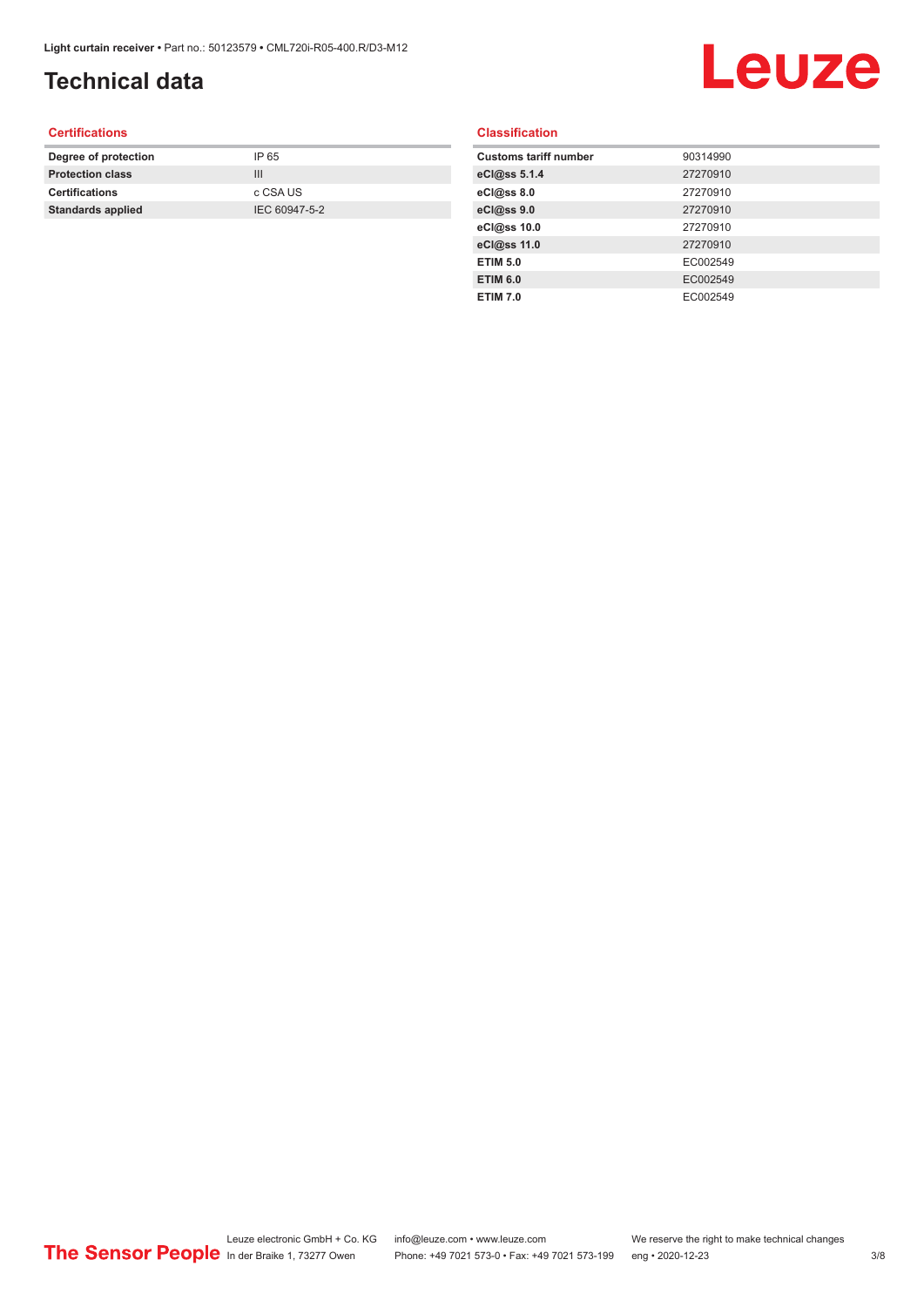### <span id="page-3-0"></span>**Dimensioned drawings**

All dimensions in millimeters



B Measurement field length 400 mm

F M6 thread G Fastening groove

- T Transmitter
	-
- R Receiver
	- Y 2.5 mm

# **Leuze**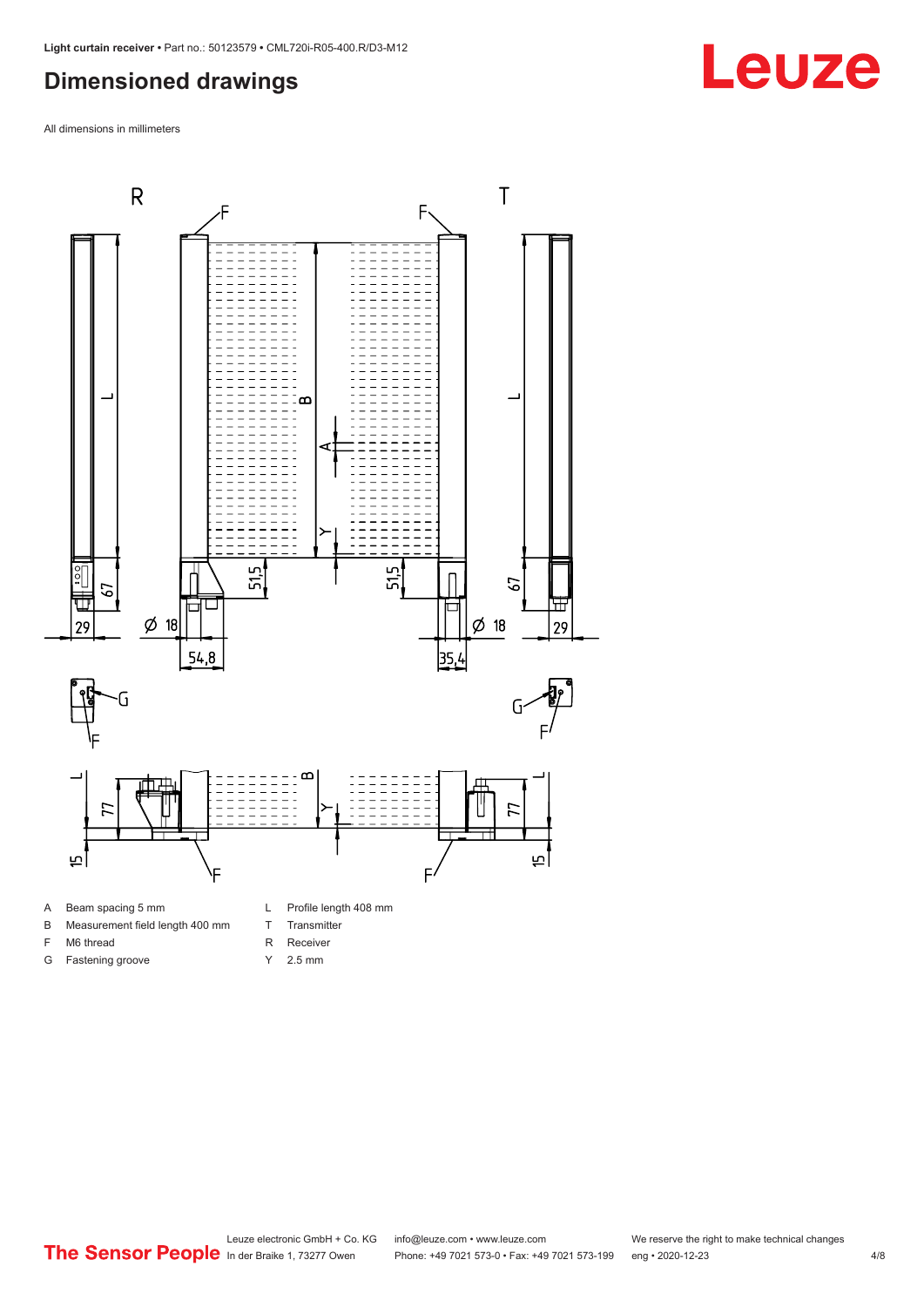### <span id="page-4-0"></span>**Dimensioned drawings**





A PWR / SW IN / OUT B BUS IN / OUT

## **Electrical connection**

### **Connection 1**

| <b>Function</b>    | Configuration interface   |
|--------------------|---------------------------|
|                    | Connection to transmitter |
|                    | Signal IN                 |
|                    | Signal OUT                |
|                    | Voltage supply            |
| Type of connection | Connector                 |
| <b>Thread size</b> | M12                       |
| <b>Type</b>        | Male                      |
| <b>Material</b>    | Metal                     |
| No. of pins        | 8-pin                     |
| Encoding           | A-coded                   |

### **Pin Pin assignment**

|                | $V +$            |  |  |
|----------------|------------------|--|--|
| $\overline{2}$ | I/O <sub>1</sub> |  |  |
| 3              | <b>GND</b>       |  |  |
| $\overline{4}$ | IO-Link          |  |  |
| 5              | I/O <sub>2</sub> |  |  |
| 6              | RS 485 Tx+       |  |  |
|                | RS 485 Tx+       |  |  |
| 8              | <b>FE/SHIELD</b> |  |  |
|                |                  |  |  |



### **Connection 2**

| <b>Function</b>    | <b>BUS IN</b>  |
|--------------------|----------------|
|                    | <b>BUS OUT</b> |
| Type of connection | Connector      |
| <b>Thread size</b> | M12            |
| <b>Type</b>        | Female         |
| <b>Material</b>    | Metal          |
| No. of pins        | $5$ -pin       |
| Encoding           | B-coded        |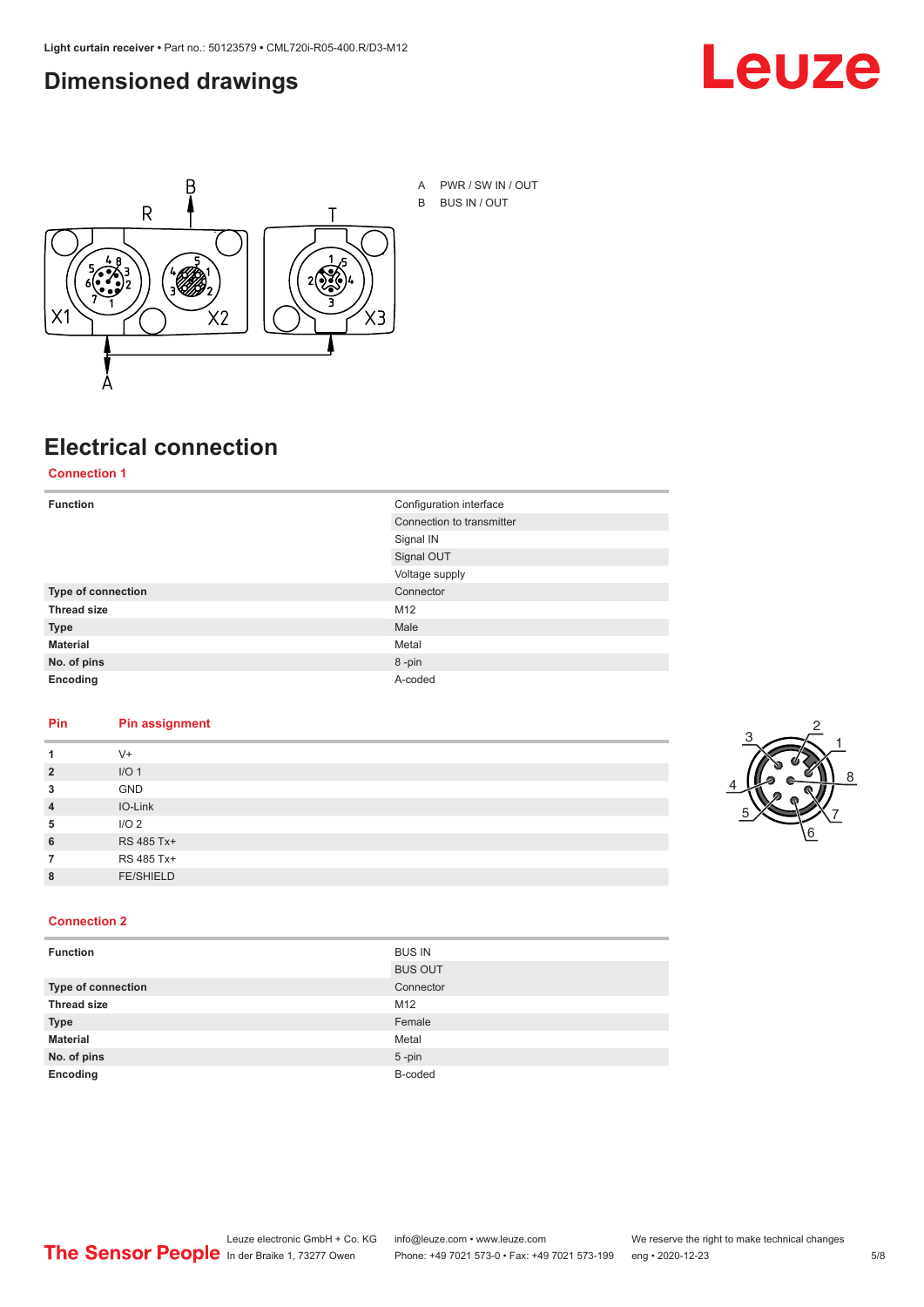## <span id="page-5-0"></span>**Electrical connection**

### **Pin Pin assignment 1** V+ **2** Tx-**3** PB GND **4** Tx+ **5** FE/SHIELD 3 2 1 5 4

## **Operation and display**

| <b>LED</b>     | <b>Display</b>           | <b>Meaning</b>                         |
|----------------|--------------------------|----------------------------------------|
|                | Green, continuous light  | Operational readiness                  |
|                | Green, flashing          | Teach / error                          |
| $\overline{2}$ | Yellow, continuous light | Light path free, with function reserve |
|                | Yellow, flashing         | No function reserve                    |
|                | Off                      | Object detected                        |

### **Suitable transmitters**

| Part no. | <b>Designation</b>        | <b>Article</b>               | <b>Description</b>                                                          |
|----------|---------------------------|------------------------------|-----------------------------------------------------------------------------|
| 50119453 | CML720i-T05-400.R-<br>M12 | Light curtain<br>transmitter | Operating range: 0.1  3.5 m<br>Connection: Connector, M12, Rear side, 5-pin |

### **Part number code**

Part designation: **CML7XXi-YZZ-AAAA.BCCCDDD-EEEFFF**

| <b>CML</b>  | <b>Operating principle</b><br>Measuring light curtain                                                                                     |
|-------------|-------------------------------------------------------------------------------------------------------------------------------------------|
| 7XXi        | <b>Series</b><br>720i: 720i series<br>730i: 730i series                                                                                   |
| Y           | Device type<br>T: transmitter<br>R: receiver                                                                                              |
| <b>ZZ</b>   | <b>Beam spacing</b><br>05:5 mm<br>10:10 mm<br>20:20 mm<br>40:40 mm                                                                        |
| <b>AAAA</b> | Measurement field length [mm], dependent on beam spacing                                                                                  |
| в           | Equipment<br>A: connector outlet, axial<br>R: rear connector outlet                                                                       |
| <b>CCC</b>  | Interface<br>L: IO-Link<br>/CN: CANopen<br>/PB: PROFIBUS<br>/PN: PROFINET<br>/CV: Analog current and voltage output<br>/D3: RS 485 Modbus |

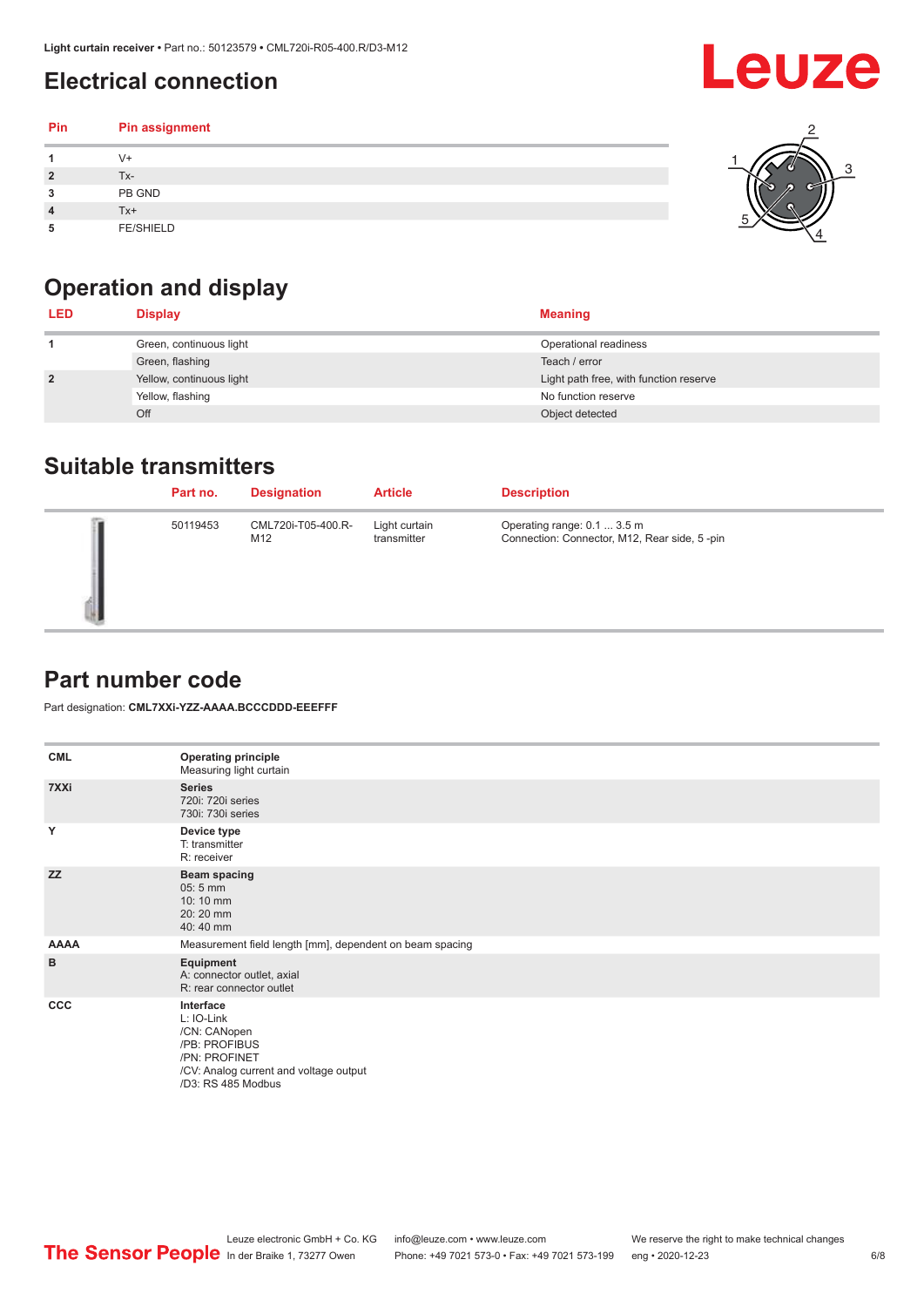### <span id="page-6-0"></span>**Part number code**



| <b>DDD</b>  | <b>Special equipment</b><br>-PS: Power Setting                                                  |
|-------------|-------------------------------------------------------------------------------------------------|
| <b>EEE</b>  | <b>Electrical connection</b><br>M12: M12 connector                                              |
| <b>FFF</b>  | -EX: Explosion protection                                                                       |
|             |                                                                                                 |
| <b>Note</b> |                                                                                                 |
|             | $\&$ A list with all available device types can be found on the Leuze website at www.leuze.com. |

### **Notes**

| Observe intended use!                                                                                                                                                                                                      |
|----------------------------------------------------------------------------------------------------------------------------------------------------------------------------------------------------------------------------|
| $\%$ This product is not a safety sensor and is not intended as personnel protection.<br>₹ The product may only be put into operation by competent persons.<br>♦ Only use the product in accordance with its intended use. |



### **For UL applications:**

ª For UL applications, use is only permitted in Class 2 circuits in accordance with the NEC (National Electric Code). ª These proximity switches shall be used with UL Listed Cable assemblies rated 30V, 0.5A min, in the field installation, or equivalent (categories: CYJV/ CYJV7 or PVVA/PVVA7)

### **Accessories**

## Connection technology - Connection cables

|        | Part no. | <b>Designation</b>     | <b>Article</b>   | <b>Description</b>                                                                                                                                         |
|--------|----------|------------------------|------------------|------------------------------------------------------------------------------------------------------------------------------------------------------------|
| 2<br>W | 50132079 | KD U-M12-5A-V1-<br>050 | Connection cable | Connection 1: Connector, M12, Axial, Female, A-coded, 5-pin<br>Connection 2: Open end<br>Shielded: No<br>Cable length: 5,000 mm<br>Sheathing material: PVC |

### Connection technology - Y distribution cables

|   |   | Part no. | <b>Designation</b>          | <b>Article</b>        | <b>Description</b>                                                                                                                                                                                                                                                                                  |
|---|---|----------|-----------------------------|-----------------------|-----------------------------------------------------------------------------------------------------------------------------------------------------------------------------------------------------------------------------------------------------------------------------------------------------|
| Ø | ø | 50118183 | K-Y1 M12A-5m-<br>M12A-S-PUR | Interconnection cable | Connection 1: Connector, M12, Axial, Female, A-coded, 5-pin<br>Connection 2: Connector, M12, Axial, Male, A-coded, 5-pin<br>Connection 3: Connector, M12, Axial, Female, A-coded, 8-pin<br>Shielded: Yes<br>Cable length fork 1: 5,000 mm<br>Cable length fork 2: 150 mm<br>Sheathing material: PUR |